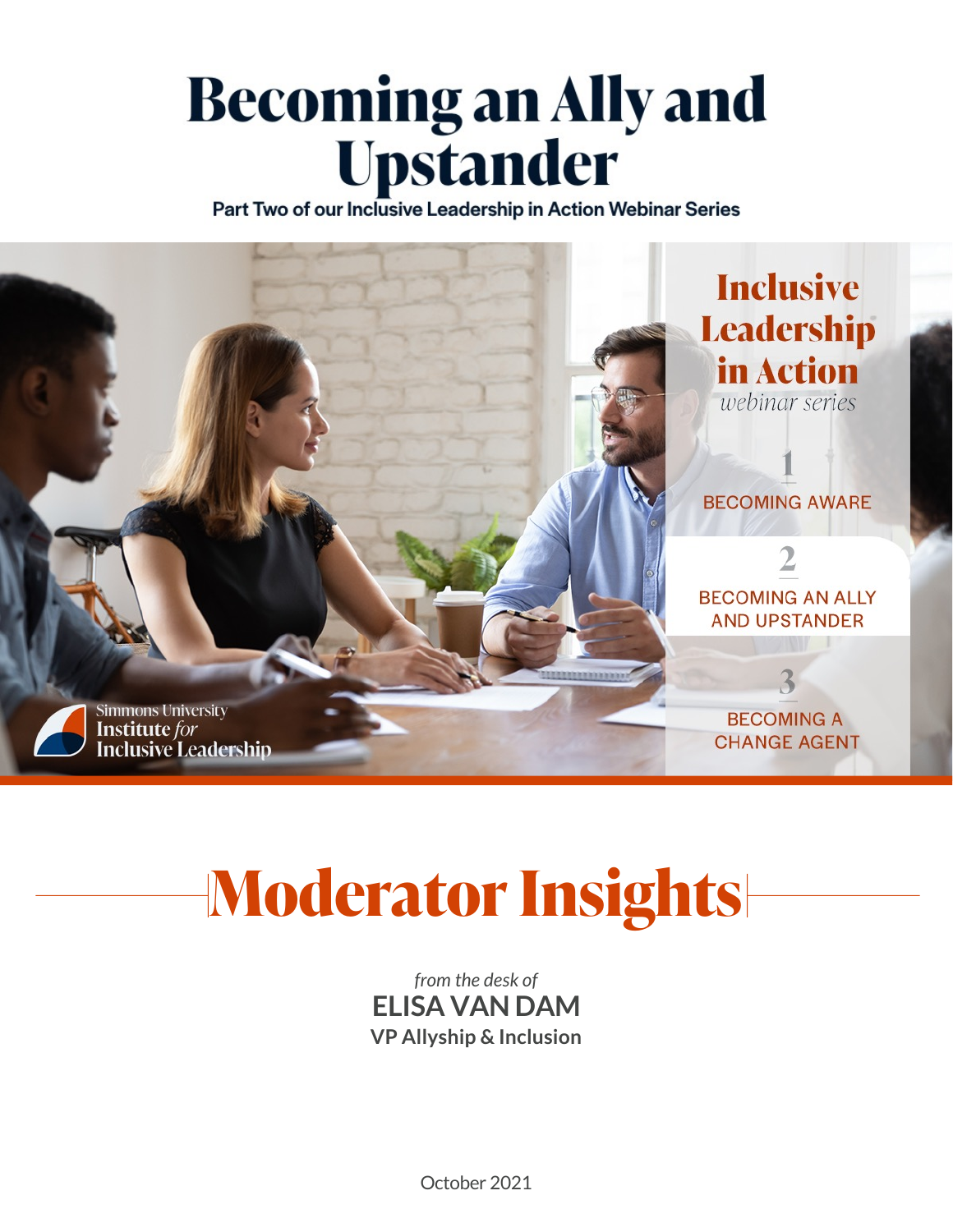

*Moderator Insights from* **ELISA VAN DAM VP Allyship & Inclusion**

# **Allyship: Small Actions, Big Impact**

Our second session in the Inclusive Leadership in Action webinar series, Becoming an Ally and Upstander, really drove home for me how relatively small and simple actions can have a powerful impact. One of my favorite examples comes from panelist Dev Malladi who spoke of having what he calls "proximity conversations." These are short one-on-one meetings with someone who is different from you, to learn about how they're experiencing the culture in your organization.

My other key takeaways from the conversation are:

### **Get comfortable with yourself**



Allyship starts with being comfortable in your own skin. That comfort gives you a lot of strength that allows you to be an ally for someone else. Also, when you're comfortable with yourself, you disarm the fears of others. You create a space where people feel they have permission to ask hard questions and have deeper conversations that they typically would pull back from, or be fearful because they're not sure if it's a safe space.

### **Solidarity**

Allyship is an act of interdependence in solidarity with the person or group you want to support. So it's about building relationships, and building community over time. It means constantly scanning for where inequity might be happening and asking how we can use our solidarity to eliminate that inequity.

### **Beware of GIBO**

We often suffer from what Dev calls GIBO, Great Intentions, Bad Outcomes. A simple example is scheduling calls during business hours for you, which is late at night for your colleague. When you get on the call, you thank that colleague for dialing in at night. Although that's better than not thanking them, unless you actually change the time, it's a classic example of GIBO. As an ally you have to strive to eliminate GIBO.

### **Just Ask!**



 $\mathbf{R}$ 

If you're worried about whether you might be in danger of providing unwanted or unneeded "help," just ask! You could start off by saying, "I may not be asking this the right way, and/or my timing could be off, but here is my intent. How do I do this in a way that is supportive of you?"

**Becoming an Ally & Upstander: Moderator Insights**Insig derator ◡ التسب  $\geq$ ng an Ally & Upstander: junio

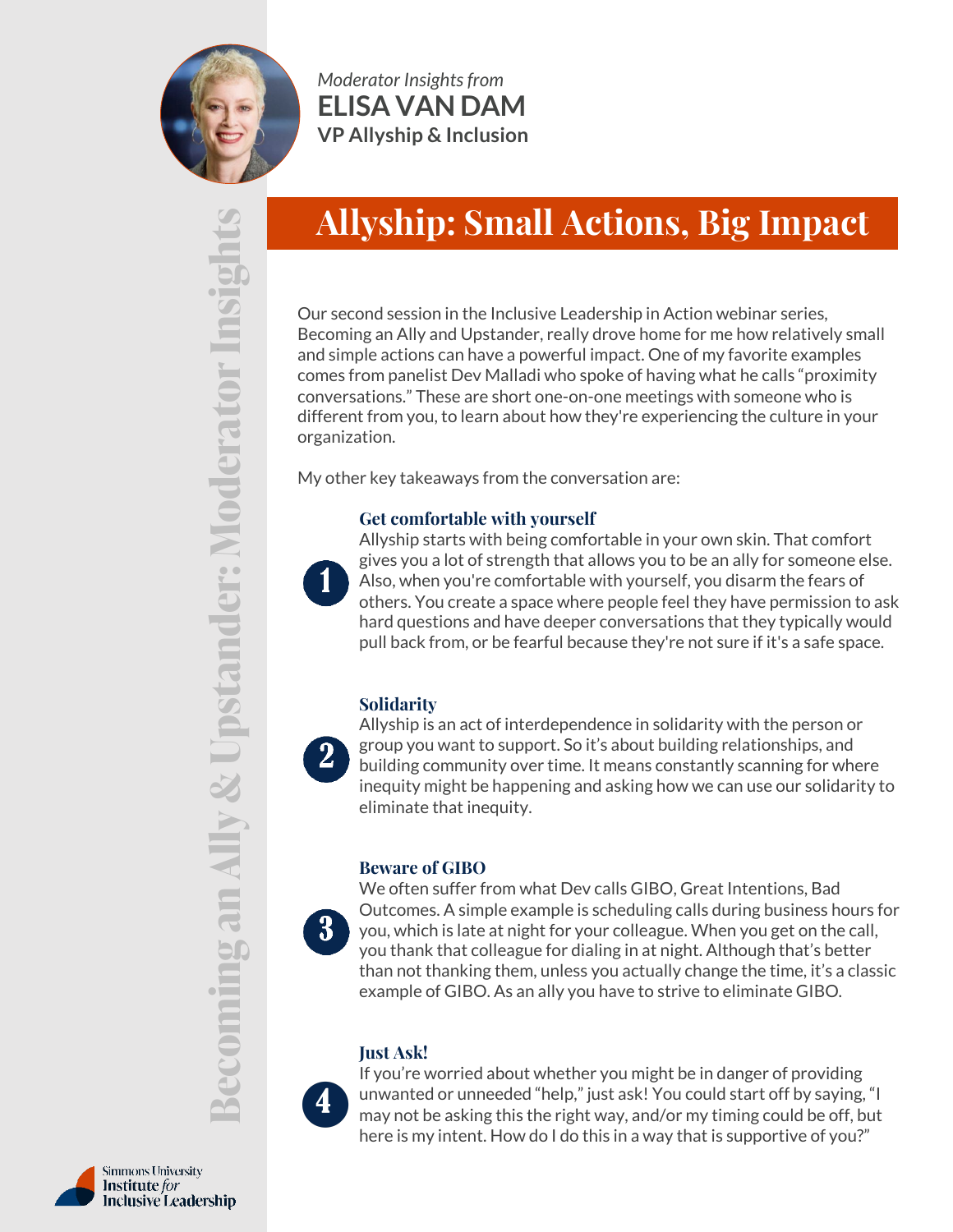# **Actions you can take in the next 10 days.**



### **From Dev Malladi**

Talk to somebody who is different from yourself. Ask them how they're doing, and how they're experiencing both work and life. Listen to learn, and then follow that up with, "how can I help you?"



### **From Amri Johnson**

On a day to day basis, ask yourself - are my decisions, actions, and ways of being, helping the people that I am connected to and working with to thrive? And if not, what do I need to do differently?



### **From Michelle Taylor-Jones**

If you see something, say something, and be a part of the change that you want to see. Stop sitting on the sidelines, jump in and help make change.